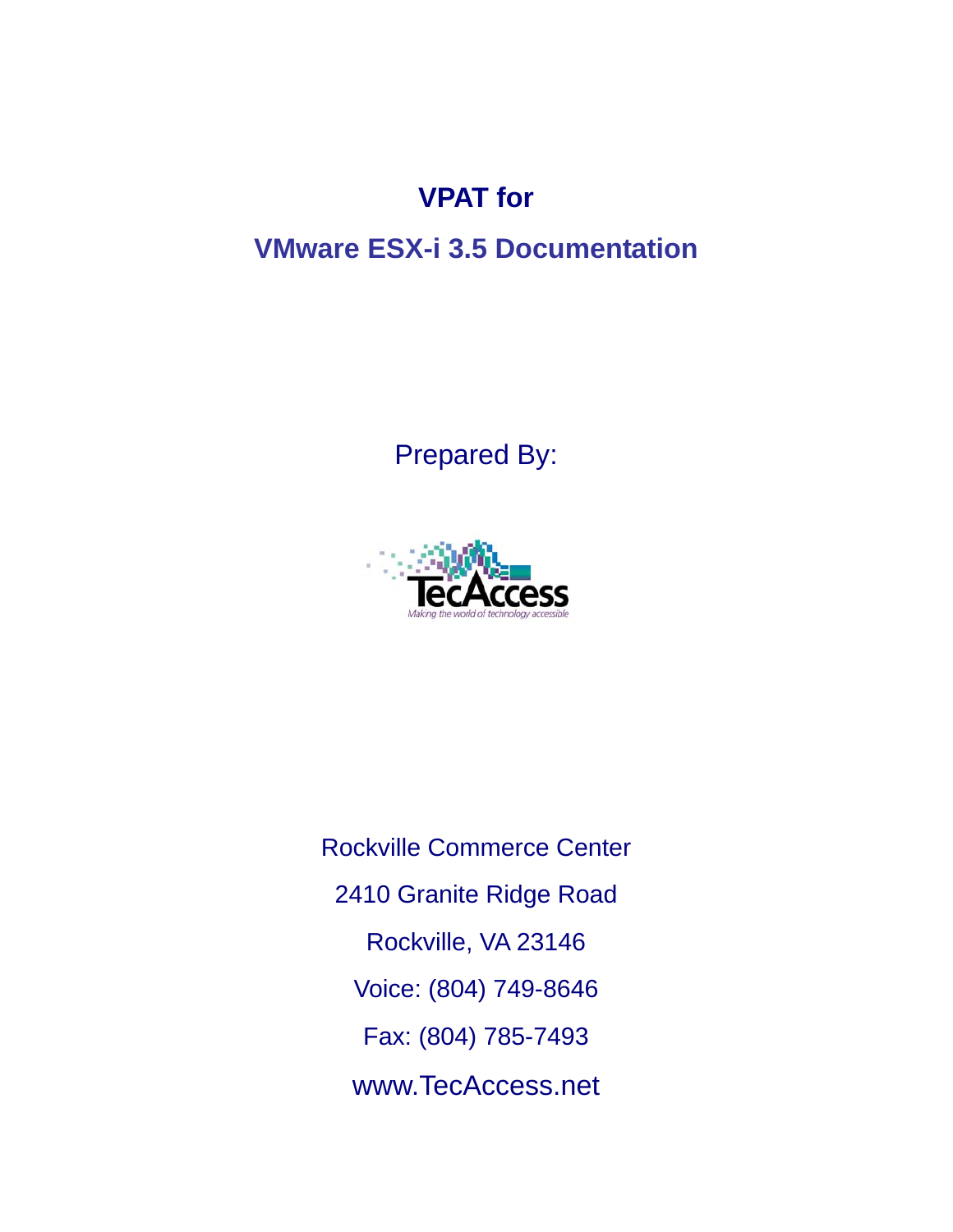# **VPAT**

#### **Product: VMware** ESX-i 3.5 Web-based documentation

**Components covered**: Documentation at [http://pubs.vmware.com/vi3i\\_i35/wwhelp/wwhimpl/js/html/wwhelp.htm](http://pubs.vmware.com/vi3i_i35/wwhelp/wwhimpl/js/html/wwhelp.htm) **Contact for more information:** http://www.VMware.com **Date:** December, 2008

| <b>Summary of Voluntary Product Accessibility Template</b>                      |                                              |                                                                                                       |  |  |
|---------------------------------------------------------------------------------|----------------------------------------------|-------------------------------------------------------------------------------------------------------|--|--|
| <b>Criteria</b>                                                                 | <b>Supporting</b><br><b>Features</b>         | <b>Remarks and Explanations</b>                                                                       |  |  |
| Section 1194.21 Software<br><b>Applications and Operating</b><br><b>Systems</b> | <b>Not</b><br>applicable                     |                                                                                                       |  |  |
| Section 1194.22 Web-based<br>Internet Information and<br>Applications           | <b>Supports</b><br>with<br>exceptions        | This is applicable to the online help<br>documentation. Please refer to the<br>attached 1194.22 VPAT. |  |  |
| Section 1194.23<br><b>Telecommunications Products</b>                           | <b>Not</b><br>Applicable                     |                                                                                                       |  |  |
| Section 1194.24 Video and<br><b>Multimedia Products</b>                         | <b>Not</b><br>Applicable                     |                                                                                                       |  |  |
| Section 1194.25 Self-contained,<br><b>Closed Products</b>                       | <b>Not</b><br>Applicable                     |                                                                                                       |  |  |
| Section 1194.26 Desktop and<br><b>Portable Computers</b>                        | <b>Not</b><br>Applicable                     |                                                                                                       |  |  |
| Section 1194.31 Functional<br>Performance Criteria                              | <b>Supports</b><br>with<br><b>Exceptions</b> | Please reference the included<br>1194.22 and 1194.31 sections.                                        |  |  |
| Section 1194.41 Information,<br>Documentation and Support                       | <b>Supports</b>                              | Please reference the included<br>1194.41 section                                                      |  |  |

#### **Explanation of Supporting Features (second column on VPAT)**

| Supports | Use this language when you         |
|----------|------------------------------------|
|          | determine the product fully        |
|          | meets the letter and intent of the |

Г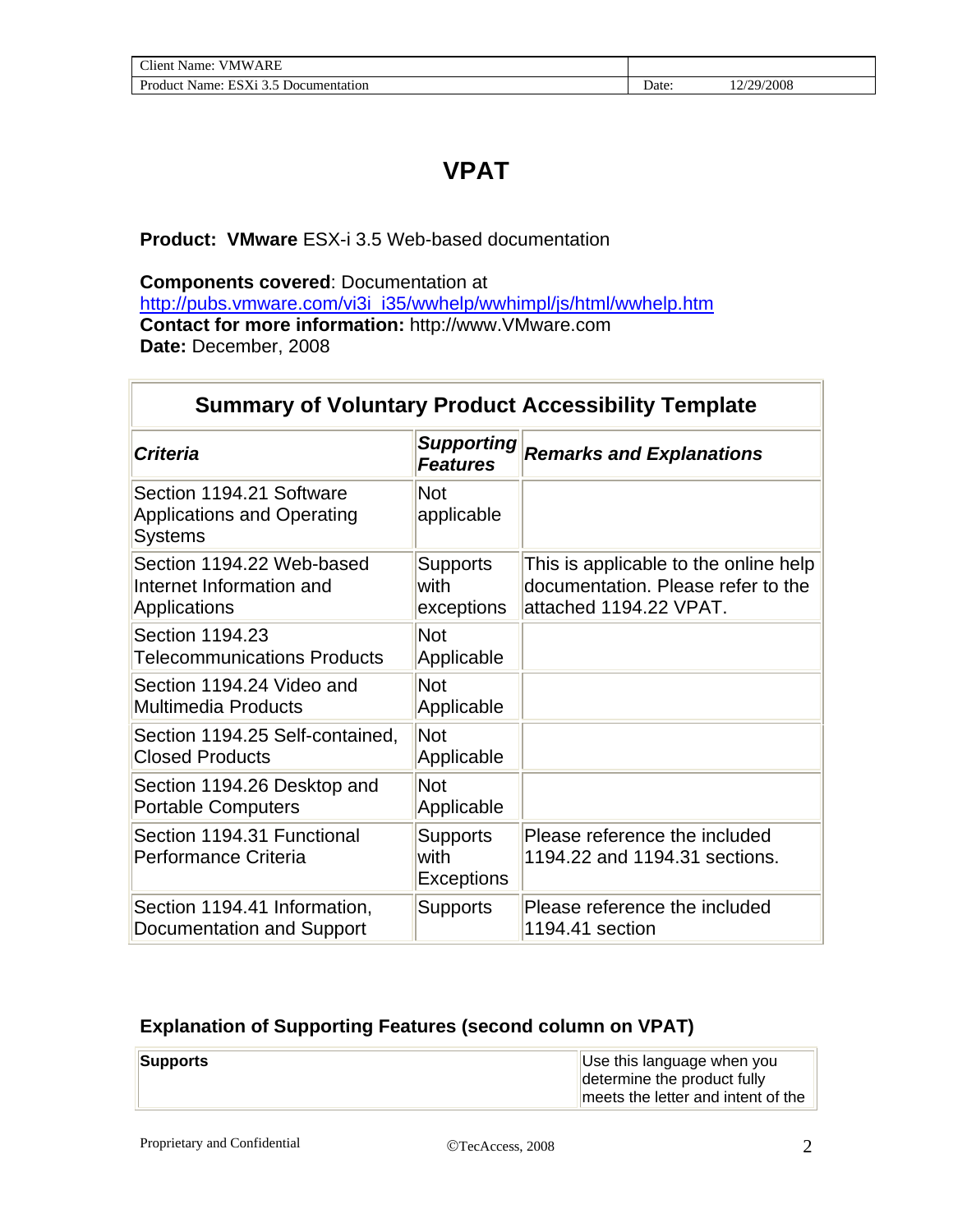| <b>CHI</b><br><b>VMWARE</b><br>:Tient-<br>Name:                    |      |            |
|--------------------------------------------------------------------|------|------------|
| Product.<br>ESX1<br>Name:<br>∩ Documentation<br>$\rightarrow$<br>ີ | Date | 12/29/2008 |

|                                                                     | Criteria.                                                                                                                                                                                                                                                                                                                                                   |
|---------------------------------------------------------------------|-------------------------------------------------------------------------------------------------------------------------------------------------------------------------------------------------------------------------------------------------------------------------------------------------------------------------------------------------------------|
| <b>Supports with Exceptions</b>                                     | Use this language when you<br>determine the product does not<br>fully meet the letter and intent of<br>the Criteria, but provides some<br>level of access relative to the<br>Criteria.                                                                                                                                                                      |
| <b>Supports through Equivalent Facilitation</b>                     | Use this language when you<br>have identified an alternate way<br>to meet the intent of the Criteria<br>or when the product does not<br>fully meet the intent of the<br>Criteria.                                                                                                                                                                           |
| Supports when combined with Compatible AT                           | Use this language when you<br>determine the product fully<br>meets the letter and intent of the<br>Criteria when used in<br>combination with Compatible AT.<br>For example, many software<br>programs can provide speech<br>output when combined with a<br>compatible screen reader<br>(commonly used assistive<br>technology for people who are<br>blind). |
| <b>Does not Support</b>                                             | Use this language when you<br>determine the product does not<br>meet the letter or intent of the<br>Criteria.                                                                                                                                                                                                                                               |
| <b>Not Applicable</b>                                               | Use this language when you<br>determine that the Criteria do not<br>apply to the specific product.                                                                                                                                                                                                                                                          |
| Not Applicable -<br><b>Fundamental Alteration Exception Applies</b> | Use this language when you<br>determine a Fundamental<br>Alteration of the product would<br>be required to meet the Criteria<br>(see the access board standards<br>for the definition of "fundamental<br>alteration").                                                                                                                                      |

### **1194.22 Web-based Internet information and applications**

| <b>Criteria</b>                                                                                                                                                                    | <b>Supporting</b><br><b>Features</b> | <b>Remarks and</b><br>explanations                                                                               |
|------------------------------------------------------------------------------------------------------------------------------------------------------------------------------------|--------------------------------------|------------------------------------------------------------------------------------------------------------------|
| $\vert$ (a) A text equivalent for every non-text element <b>Supports with</b><br>shall be provided (e.g., via "alt", "longdesc", or $\ $ <b>exceptions</b><br>in element content). |                                      | Many non-text<br>elements do not have<br>equivalents. Status<br>licons for tree items do<br>not have descriptive |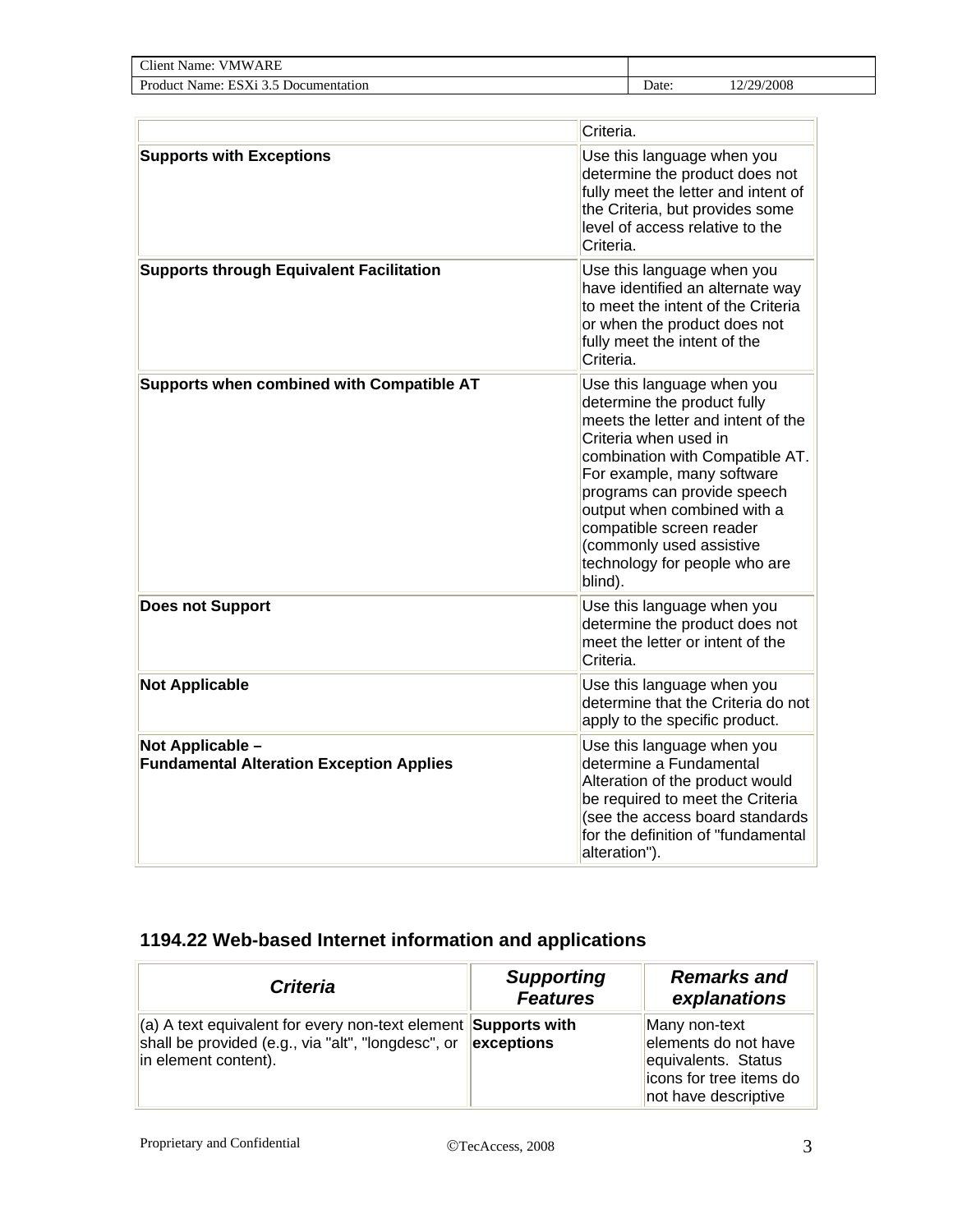| $\sim$<br>ARE<br>'NW<br>vame<br>'ieni<br>the contract of the contract of the<br>the contract of the contract of |      |             |
|-----------------------------------------------------------------------------------------------------------------|------|-------------|
| .<br>1tat10n<br>Name<br>. .                                                                                     | Jate | /2008<br>70 |

|                                                                                                                                                                                                                                                                                                                    |                  | <b>ALT</b> attributes. Charts<br>and graphs also do not<br>have descriptions.                                      |       |
|--------------------------------------------------------------------------------------------------------------------------------------------------------------------------------------------------------------------------------------------------------------------------------------------------------------------|------------------|--------------------------------------------------------------------------------------------------------------------|-------|
| (b) Equivalent alternatives for any multimedia<br>presentation shall be synchronized with the<br>presentation.                                                                                                                                                                                                     | Not applicable   | <b>ESXi 3.5</b><br>Documentation does<br>not have multimedia<br>presentations.                                     |       |
| (c) Web pages shall be designed so that all<br>information conveyed with color is also<br>available without color, for example from<br>context or markup.                                                                                                                                                          | Does not support | The selected tab is<br>color-conveyed without<br>a text equivalent.                                                |       |
| (d) Documents shall be organized so they are<br>readable without requiring an associated style<br>sheet.                                                                                                                                                                                                           | Does not support | Headings do not have<br>heading tags.<br>Associated links and<br>bulleted items are not<br>grouped with list tags. |       |
| (e) Redundant text links shall be provided for<br>each active region of a server-side image map.                                                                                                                                                                                                                   | Not applicable   | <b>ESXi 3.5</b><br>Documentation does<br>not have server-side<br>image maps.                                       |       |
| (f) Client-side image maps shall be provided<br>instead of server-side image maps except<br>where the regions cannot be defined with an<br>available geometric shape.                                                                                                                                              | Not applicable   | <b>ESXi 3.5</b><br>Documentation does<br>not have client-side<br>image maps.                                       |       |
| (g) Row and column headers shall be identified Does not support<br>for data tables.                                                                                                                                                                                                                                |                  | Column headers of<br>data tables do not have<br><th> tags.</th>                                                    | tags. |
| (h) Markup shall be used to associate data<br>cells and header cells for data tables that have<br>two or more logical levels of row or column<br>headers.                                                                                                                                                          | Does not support | Data tables with two<br>levels of rows do not<br>have "header"<br>attributes.                                      |       |
| (i) Frames shall be titled with text that<br>facilitates frame identification and navigation                                                                                                                                                                                                                       | Does not support | Frames do not have<br>"title" attributes.                                                                          |       |
| (j) Pages shall be designed to avoid causing<br>the screen to flicker with a frequency greater<br>than 2 Hz and lower than 55 Hz.                                                                                                                                                                                  | <b>Supports</b>  | Pages do not flash or<br>blink.                                                                                    |       |
| (k) A text-only page, with equivalent<br>information or functionality, shall be provided to<br>make a web site comply with the provisions of<br>this part, when compliance cannot be<br>accomplished in any other way. The content of<br>the text-only page shall be updated whenever<br>the primary page changes. | Not applicable   |                                                                                                                    |       |
| (I) When pages utilize scripting languages to<br>display content, or to create interface<br>elements, the information provided by the<br>script shall be identified with functional text that<br>can be read by Assistive Technology.                                                                              | <b>Supports</b>  | Interfaces are keyboard<br>accessible.                                                                             |       |
| (m) When a web page requires that an applet,                                                                                                                                                                                                                                                                       | Not applicable   | <b>ESXi 3.5</b>                                                                                                    |       |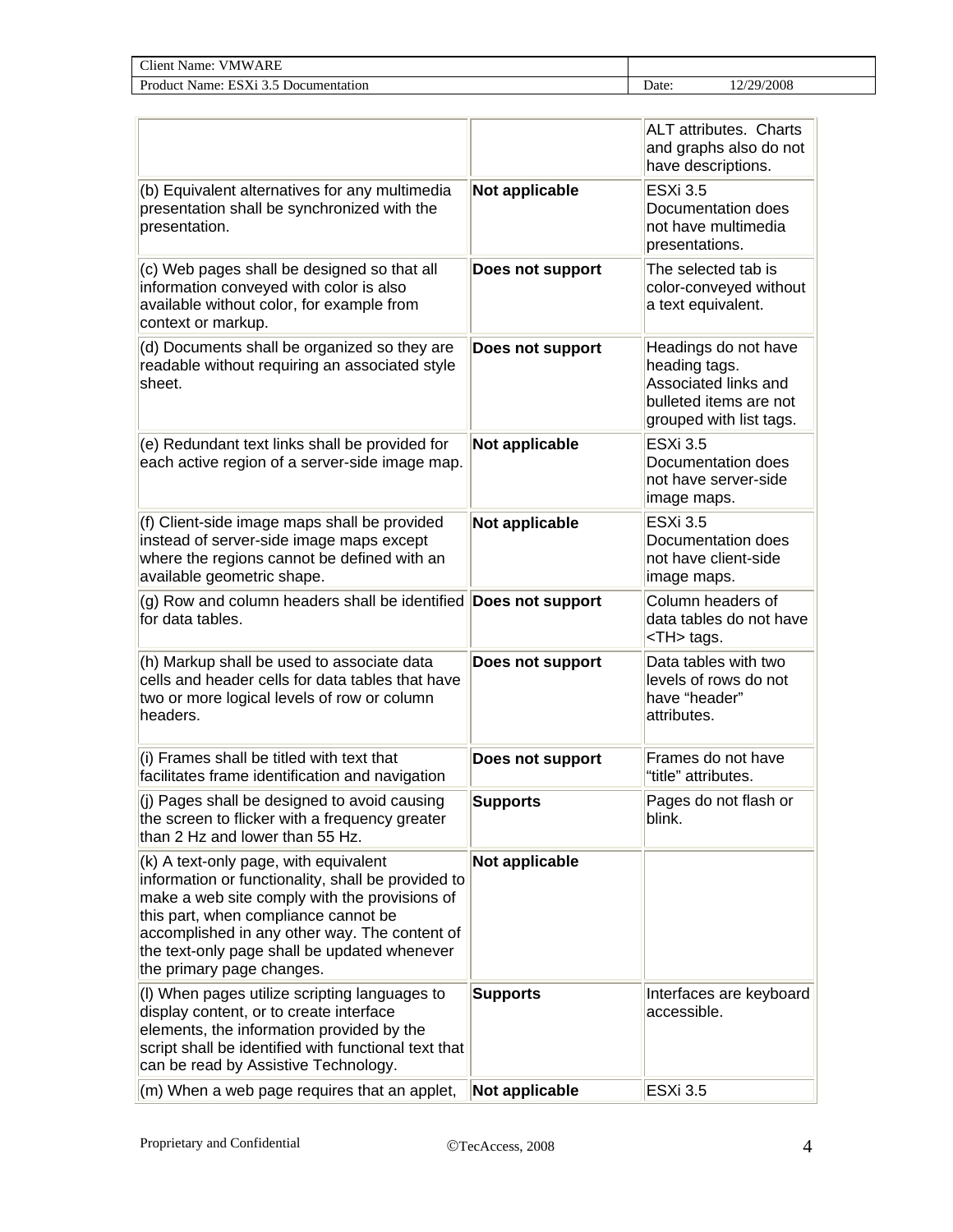| <b>CHI</b><br>ARF<br>' MW<br>'Itent<br>Name:               |       |         |
|------------------------------------------------------------|-------|---------|
| $\mathbf{r}$<br>ES<br>Proc<br>Name<br>Documentation<br>net | Date: | 29/2008 |

| plug-in or other application be present on the<br>client system to interpret page content, the<br>page must provide a link to a plug-in or applet<br>that complies with §1194.21(a) through (I).                                                                                          |                  | Documentation does<br>not have plug-ins.                                                      |
|-------------------------------------------------------------------------------------------------------------------------------------------------------------------------------------------------------------------------------------------------------------------------------------------|------------------|-----------------------------------------------------------------------------------------------|
| (n) When electronic forms are designed to be<br>completed on-line, the form shall allow people<br>using Assistive Technology to access the<br>information, field elements, and functionality<br>required for completion and submission of the<br>form, including all directions and cues. | Does not support | The "Search" edit<br>boxes do not have<br>explicit labeling.                                  |
| (o) A method shall be provided that permits<br>users to skip repetitive navigation links.                                                                                                                                                                                                 | Does not support | Contents or index items<br>do not have skip-over<br>links to reach the main<br>content frame. |
| $(p)$ When a timed response is required, the<br>user shall be alerted and given sufficient time<br>to indicate more time is required.                                                                                                                                                     | Not applicable   | The ESXi 3.5<br>Documentation does<br>not have timed<br>responses.                            |

### **1194.31 Functional performance criteria**

| <b>Criteria</b>                                                                                                                                                                                                                                                                                                                  | <b>Supporting Features</b>                 | <b>Remarks and</b><br>explanations                                              |
|----------------------------------------------------------------------------------------------------------------------------------------------------------------------------------------------------------------------------------------------------------------------------------------------------------------------------------|--------------------------------------------|---------------------------------------------------------------------------------|
| (a) At least one mode of operation and<br>information retrieval that does not require<br>user vision shall be provided, or support for<br>assistive technology used by people who<br>are blind or visually impaired shall be<br>provided.                                                                                        | Supports with exceptions Reference 1194.22 |                                                                                 |
| (b) At least one mode of operation and<br>information retrieval that does not require<br>visual acuity greater than 20/70 shall be<br>provided in audio and enlarged print output<br>working together or independently, or<br>support for assistive technology used by<br>people who are visually impaired shall be<br>provided. | Supports with exceptions Reference 1194.22 |                                                                                 |
| (c) At least one mode of operation and<br>information retrieval that does not require<br>user hearing shall be provided, or support<br>for assistive technology used by people<br>who are deaf or hard of hearing shall be<br>provided.                                                                                          | <b>Supports</b>                            | The ESXi 3.5<br>Documentation does<br>not require hearing to<br>access content. |
| (d) Where audio information is important for<br>the use of a product, at least one mode of<br>operation and information retrieval shall be<br>provided in an enhanced auditory fashion,<br>or support for assistive hearing devices<br>shall be provided.                                                                        | Not applicable                             | The ESXi 3.5<br>Documentation does<br>not have audio<br>information.            |
| (e) At least one mode of operation and                                                                                                                                                                                                                                                                                           | <b>Supports</b>                            | The ESXi 3.5                                                                    |